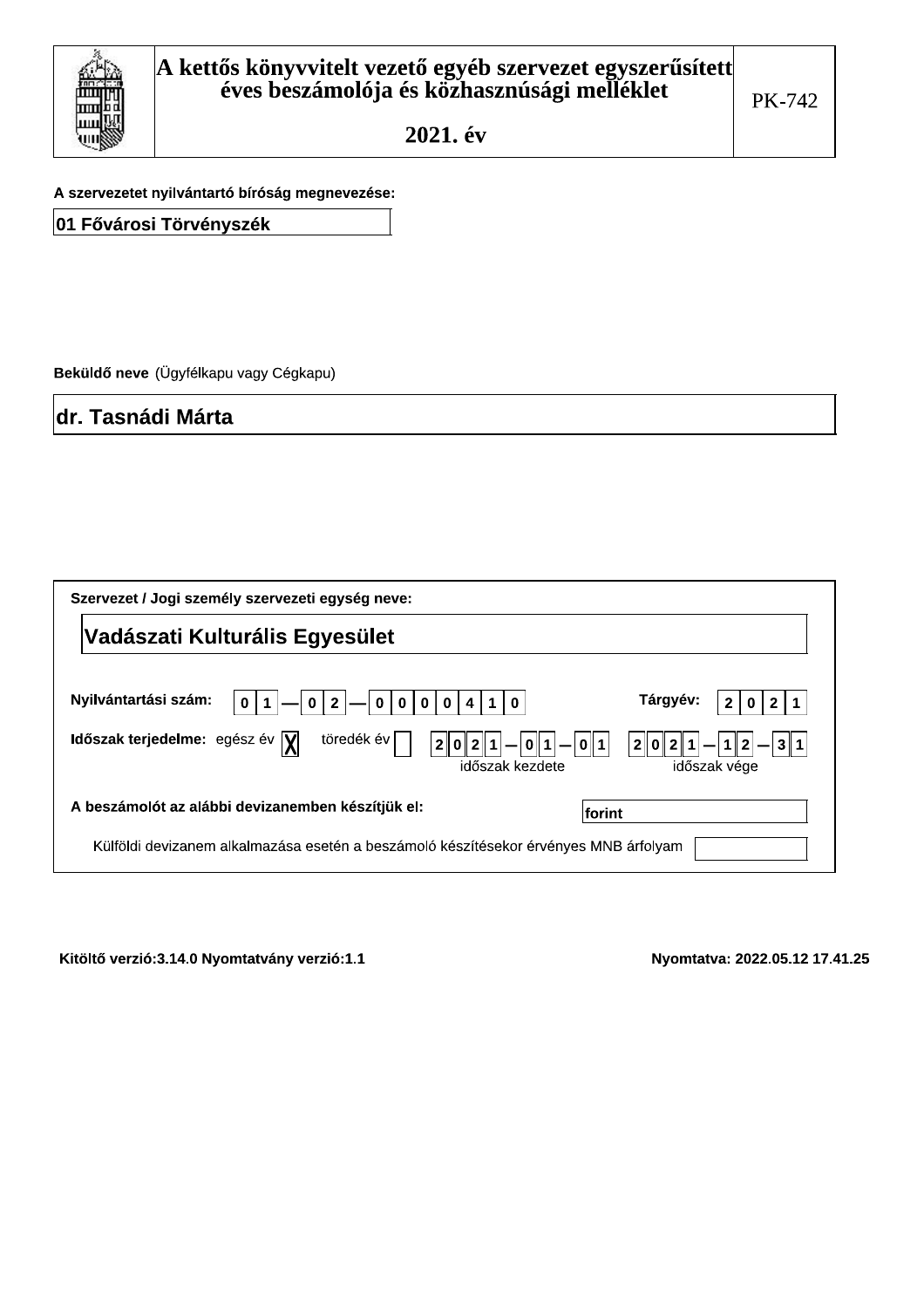|                                               | A kettős könyvvitelt vezető egyéb szervezet egyszerűsített<br>éves beszámolója és közhasznúsági melléklet<br>2021. év                                                                   | PK-742                                                         |
|-----------------------------------------------|-----------------------------------------------------------------------------------------------------------------------------------------------------------------------------------------|----------------------------------------------------------------|
|                                               | A szervezetet nyilvántartó bíróság megnevezése:<br><b>01 Fővárosi Törvényszék</b>                                                                                                       | Tárgyév:<br>$\mathbf{2}$<br>$\mathbf 0$<br>$\overline{2}$<br>1 |
|                                               | Időszak terjedelme: egész év $ \chi $<br>töredék év<br>$2 0 2 1  -  0 1  -  0 1 $<br> 2 0 2 1 <br>időszak kezdete                                                                       | 2  <br>$\mathbf{1}$<br>3 1<br>időszak vége                     |
| a. Szervezet                                  | Válassza ki, hogy a beszámoló (és közhasznúsági melléklet) az alábbiak közül melyikre vonatkozik!<br>b. Jogi személy szervezeti egység (származtatott jogi személy)                     | $ \boldsymbol{\mathsf{X}} $                                    |
| <b>Szervezet neve:</b>                        | Vadászati Kulturális Egyesület                                                                                                                                                          |                                                                |
| Szervezet székhelye:<br>Irányítószám:         | Település:<br>$\mathbf{1}$<br>1 6 3<br><b>Budapest</b>                                                                                                                                  |                                                                |
| Közterület neve:<br>Házszám:                  | Közterület jellege:<br>Cziráki<br>Lépcsőház:<br>Emelet:<br>Ajtó:<br>II.<br>26-32                                                                                                        | utca<br>156.                                                   |
| Irányítószám:<br>Közterület neve:<br>Házszám: | Jogi személy szervezeti egység neve:<br>Jogi személy szervezeti egység székhelye:<br>Település:<br>Közterület jellege:<br>Lépcsőház:<br>Emelet:<br>Ajtó:                                |                                                                |
| Nyilvántartási szám:<br>Ügyszám:              | $ 0 2 $ $  0 0 0 0 4 1 0 $<br> 0 1 <br>$1100$ $\sqrt{Pk}$ $067452$ $1991$                                                                                                               |                                                                |
|                                               | Szervezet / Jogi személy szervezeti egység adószáma:<br>$ 1 9 6 7 7 0 7 9 - 2 - 4 2 $<br>Szervezet / Jogi személy szervezeti egység<br>képviselőjének neve:<br><b>Oláh Csaba Hubert</b> |                                                                |
| Képviselő aláírása:<br>Keltezés:              |                                                                                                                                                                                         |                                                                |
| <b>Budapest</b>                               | $ 2\ 0\ 2\ 2 - 0\ 5 - 1 4 $<br>Kitöltő verzió: 3.14.0 Nyomtatvány verzió: 1.1<br>Nyomtatva: 2022.05.12 17.41.25                                                                         |                                                                |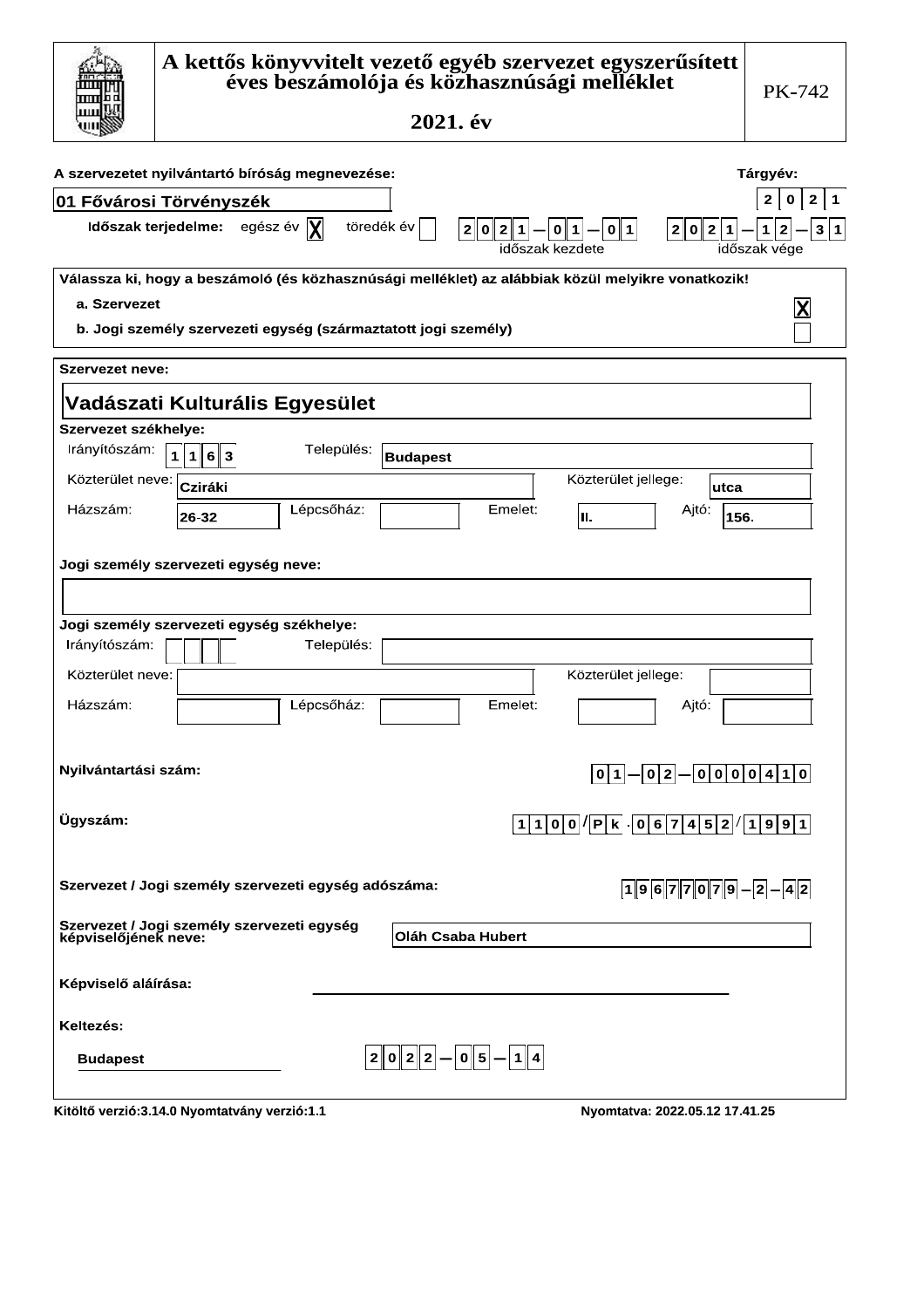

Szervezet / Jogi személy szervezeti egység neve:

### Vadászati Kulturális Egyesület

|                | Az egyszerűsített éves beszámoló mérlege                              |          |                          | Adatok ezer forintban |
|----------------|-----------------------------------------------------------------------|----------|--------------------------|-----------------------|
|                |                                                                       | Előző év | Előző év<br>helyesbítése | Tárgyév               |
|                | ESZKÖZÖK (AKTÍVÁK)                                                    |          |                          |                       |
| А.             | Befektetett eszközök                                                  | 118      |                          | 46                    |
|                | I. Immateriális javak                                                 | 0        |                          | $\mathbf 0$           |
|                | II. Tárgyi eszközök                                                   | 118      |                          | 46                    |
|                | III. Befektetett pénzügyi eszközök                                    | 0        |                          | $\mathbf 0$           |
| В.             | Forgóeszközök                                                         | 8 4 0 1  |                          | 14 724                |
|                | I. Készletek                                                          | 2 1 1 6  |                          | 1873                  |
|                | II. Követelések                                                       | 559      |                          | 19                    |
|                | III. Értékpapírok                                                     | 0        |                          | 0                     |
|                | IV. Pénzeszközök                                                      | 5726     |                          | 12832                 |
| $\mathbf{C}$ . | Aktív időbeli elhatárolások                                           | 0        |                          | 2 2 0 0               |
|                | ESZKÖZÖK ÖSSZESEN                                                     | 8519     |                          | 16970                 |
|                | FORRÁSOK (PASSZÍVÁK)                                                  |          |                          |                       |
| D.             | Saját tőke                                                            | 8 2 4 2  |                          | 11 4 20               |
|                | I. Induló tőke/jegyzett tőke                                          | 0        |                          | 0                     |
|                | II. Tőkeváltozás/eredmény                                             | 12 037   |                          | 8 2 4 2               |
|                | III. Lekötött tartalék                                                | 0        |                          | $\mathbf 0$           |
|                | IV. Értékelési tartalék                                               | 0        |                          | 0                     |
|                | V. Tárgyévi eredmény alaptevékenységből<br>(közhasznú tevékenységből) | $-3795$  |                          | 3 1 7 8               |
|                | VI. Tárgyévi eredmény vállalkozási tevékenységből                     | 0        |                          | 0                     |
| Е.             | Céltartalékok                                                         | 0        |                          | $\mathbf 0$           |
| F.             | Kötelezettségek                                                       | 0        |                          | 5518                  |
|                | I. Hátrasorolt kötelezettségek                                        | 0        |                          | $\mathbf 0$           |
|                | II. Hosszú lejáratú kötelezettségek                                   | 0        |                          | $\mathbf 0$           |
|                | III. Rövid lejáratú kötelezettségek                                   |          |                          | 5518                  |
| G.             | Passzív időbeli elhatárolások                                         |          |                          | 32                    |
|                | FORRÁSOK ÖSSZESEN                                                     | 8 2 4 2  |                          | 16 970                |

Kitöltő verzió:3.14.0 Nyomtatvány verzió:1.1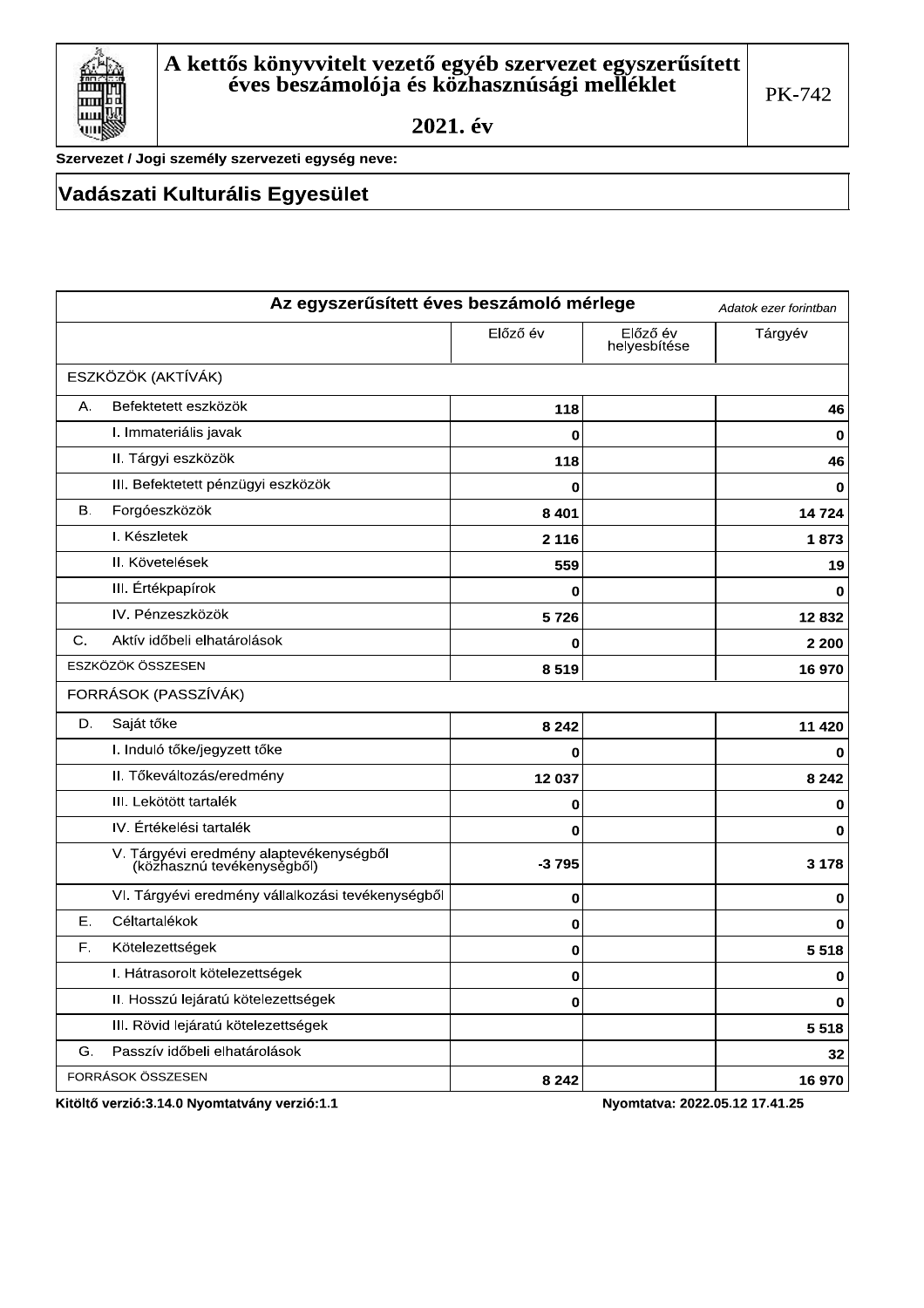

Szervezet / Jogi személy szervezeti egység neve:

## Vadászati Kulturális Egyesület

|                                              |                 |                          |         |          | Az egyszerűsített éves beszámoló eredménykimutatása |         |          | Adatok ezer forintban    |              |
|----------------------------------------------|-----------------|--------------------------|---------|----------|-----------------------------------------------------|---------|----------|--------------------------|--------------|
|                                              | Alaptevékenység |                          |         |          | Vállalkozási tevékenység                            |         |          | Összesen                 |              |
|                                              | előző év        | előző év<br>helyesbítése | tárgyév | előző év | előző év<br>helyesbítése                            | tárgyév | előző év | előző év<br>helyesbítése | tárgyév      |
| 1. Értékesítés nettó árbevétele              | 3 2 6 1         |                          | 8 2 6 1 |          |                                                     |         | 3 2 6 1  |                          | 8 2 6 1      |
| 2. Aktivált saját teljesítmények<br>értéke   | 0               |                          | 0       |          |                                                     |         | 0        |                          | 0            |
| 3. Egyéb bevételek                           | 10830           |                          | 32 159  |          |                                                     |         | 10830    |                          | 32 159       |
| ebből:                                       |                 |                          |         |          |                                                     |         |          |                          |              |
| - tagdíj                                     | 2 2 8 9         |                          | 1684    |          |                                                     |         | 2 2 8 9  |                          | 1684         |
| - alapítótól kapott befizetés                | 0               |                          | 0       |          |                                                     |         | 0        |                          | 0            |
| - támogatások                                | 8 5 4 1         |                          | 30 475  |          |                                                     |         | 8 5 4 1  |                          | 30 475       |
| ebből: adományok                             | 50              |                          | 0       |          |                                                     |         | 50       |                          | 0            |
| 4. Pénzügyi műveletek<br>bevételei           | 5               |                          | 2       |          |                                                     |         | 5        |                          | $\mathbf{2}$ |
| A. Összes bevétel (1+-2+3+4)                 | 14 096          |                          | 40 422  |          |                                                     |         | 14 096   |                          | 40 422       |
| ebből: közhasznú tevékenység<br>bevételei    | 14 096          |                          | 40 585  |          |                                                     |         | 14 096   |                          | 40 585       |
| 5. Anyagjellegű ráfordítások                 | 11 904          |                          | 22 982  |          |                                                     |         | 11 904   |                          | 22 982       |
| 6. Személyi jellegű ráfordítások             | 5700            |                          | 10 341  |          |                                                     |         | 5700     |                          | 10 341       |
| ebből: vezető tisztségviselők<br>juttatásai  | 157             |                          | 128     |          |                                                     |         | 157      |                          | 128          |
| 7. Értékcsökkenési leírás                    | 132             |                          | 231     |          |                                                     |         | 132      |                          | 231          |
| 8. Egyéb ráfordítások                        | 155             |                          | 3690    |          |                                                     |         | 155      |                          | 3690         |
| 9. Pénzügyi műveletek<br>ráfordításai        | 0               |                          | 0       |          |                                                     |         | 0        |                          | 0            |
| B. Összes ráfordítás<br>$(5+6+7+8+9)$        | 17891           |                          | 37 244  |          |                                                     |         | 17891    |                          | 37 244       |
| ebből: közhasznú tevékenység<br>ráfordításai | 17891           |                          | 37 244  |          |                                                     |         | 17891    |                          | 37 244       |
| C. Adózás előtti eredmény<br>$(A-B)$         | $-3795$         |                          | 3 1 7 8 |          |                                                     |         | $-3795$  |                          | 3 1 7 8      |
| 10. Adófizetési kötelezettség                | 0               |                          | 0       |          |                                                     |         | 0        |                          | 0            |
| D. Tárgyévi eredmény (C-10)                  | $-3795$         |                          | 3 1 7 8 |          |                                                     |         | $-3795$  |                          | 3 1 7 8      |

Kitöltő verzió:3.14.0 Nyomtatvány verzió:1.1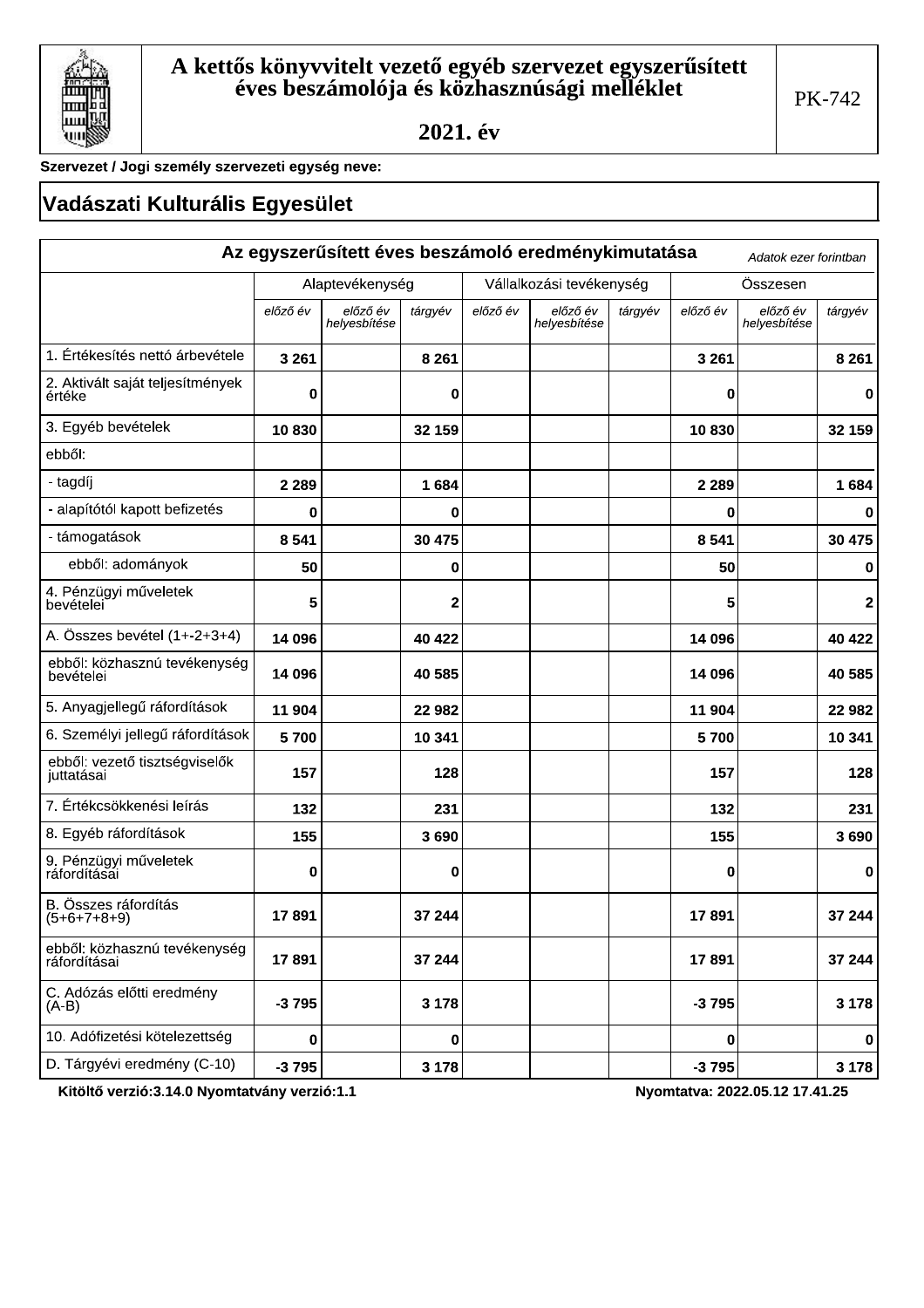

Г

2021. év

### Szervezet / Jogi személy szervezeti egység neve:

|                                                                                                                                                                         | Vadászati Kulturális Egyesület |                          |         |          |                                                        |         |          |                          |         |
|-------------------------------------------------------------------------------------------------------------------------------------------------------------------------|--------------------------------|--------------------------|---------|----------|--------------------------------------------------------|---------|----------|--------------------------|---------|
|                                                                                                                                                                         |                                |                          |         |          | Az egyszerűsített éves beszámoló eredménykimutatása 2. |         |          | Adatok ezer forintban    |         |
|                                                                                                                                                                         |                                | Alaptevékenység          |         |          | Vállalkozási tevékenység                               |         |          | Összesen                 |         |
|                                                                                                                                                                         | előző év                       | előző év<br>helyesbítése | tárgyév | előző év | előző év<br>helyesbítése                               | tárgyév | előző év | előző év<br>helyesbítése | tárgyév |
| Tájékoztató adatok                                                                                                                                                      |                                |                          |         |          |                                                        |         |          |                          |         |
| A. Központi költségvetési<br>támogatás                                                                                                                                  | 6 000                          |                          | 2 2 0 0 |          |                                                        |         | 6 000    |                          | 2 2 0 0 |
| ebből:<br>- normatív támogatás                                                                                                                                          |                                |                          |         |          |                                                        |         |          |                          |         |
| B. Helyi önkormányzati<br>költségvetési támogatás                                                                                                                       |                                |                          |         |          |                                                        |         |          |                          |         |
| ebből:<br>- normatív támogatás                                                                                                                                          |                                |                          |         |          |                                                        |         |          |                          |         |
| C. Az Európai Unió strukturális<br>alapjaiból, illetve a Kohéziós<br>Alapból nyújtott támogatás                                                                         |                                |                          |         |          |                                                        |         |          |                          |         |
| D. Az Európai Unió költség-<br>vetéséből vagy más államtól,<br>nemzetközi szervezettől<br>származó támogatás                                                            |                                |                          |         |          |                                                        |         |          |                          |         |
| E. A személyi jövedelemadó<br>meghatározott részének az<br>adózó rendelkezése szerinti fel-<br>használásáról szóló 1996. évi<br>CXXVI.törvény alapján átutalt<br>összeg | 0                              |                          | 322     |          |                                                        |         | 0        |                          | 322     |
| F. Közszolgáltatási bevétel                                                                                                                                             |                                |                          |         |          |                                                        |         |          |                          |         |
| G. Adományok                                                                                                                                                            |                                |                          |         |          |                                                        |         |          |                          |         |

| Könyvvizsgálói záradék                            |      |     |
|---------------------------------------------------|------|-----|
| Az adatok könyvvizsgálattal alá vannak támasztva. | Iaen | Nem |

Kitöltő verzió: 3.14.0 Nyomtatvány verzió: 1.1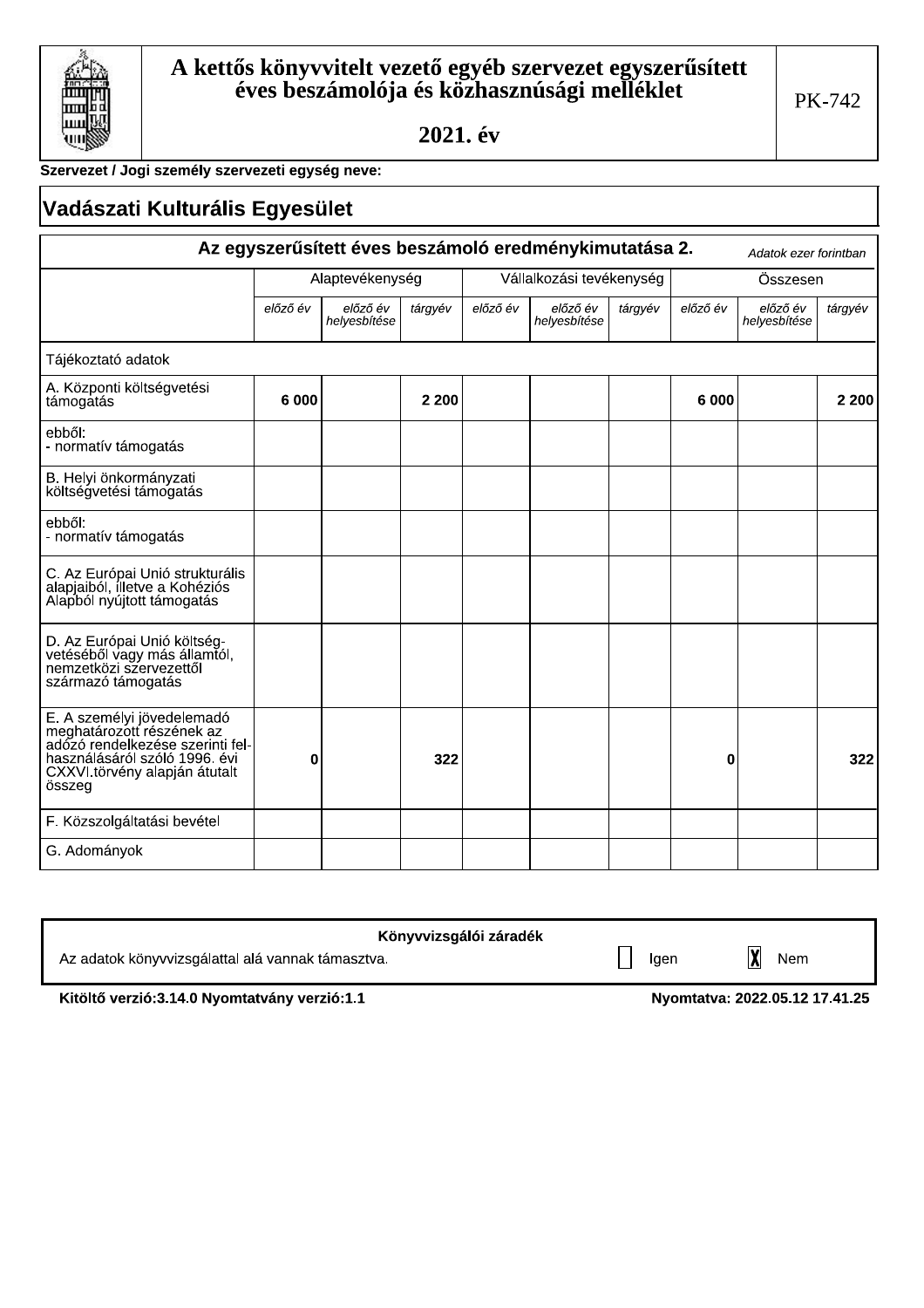

|                                    |                | Vadászati Kulturális Egyesület                                                                                                                                                                                                                                                          |                 |                           |                                                    |                                                                                                                                                                                                                                                                                                                                           |
|------------------------------------|----------------|-----------------------------------------------------------------------------------------------------------------------------------------------------------------------------------------------------------------------------------------------------------------------------------------|-----------------|---------------------------|----------------------------------------------------|-------------------------------------------------------------------------------------------------------------------------------------------------------------------------------------------------------------------------------------------------------------------------------------------------------------------------------------------|
| 1.2 Székhely                       |                |                                                                                                                                                                                                                                                                                         |                 |                           |                                                    |                                                                                                                                                                                                                                                                                                                                           |
| Irányítószám:                      | 1 1 6 3        | Település:                                                                                                                                                                                                                                                                              | <b>Budapest</b> |                           |                                                    |                                                                                                                                                                                                                                                                                                                                           |
| Közterület neve:                   | <b>Cziráki</b> |                                                                                                                                                                                                                                                                                         |                 |                           | Közterület jellege:                                | utca                                                                                                                                                                                                                                                                                                                                      |
| Házszám:                           | 26-32          | Lépcsőház:                                                                                                                                                                                                                                                                              |                 | Emelet:<br>lıı.           | Ajtó:                                              | 156.                                                                                                                                                                                                                                                                                                                                      |
| 1.1 Jogi személy szervezeti egység |                |                                                                                                                                                                                                                                                                                         |                 |                           |                                                    |                                                                                                                                                                                                                                                                                                                                           |
|                                    |                |                                                                                                                                                                                                                                                                                         |                 |                           |                                                    |                                                                                                                                                                                                                                                                                                                                           |
| 1.2 Székhely                       |                |                                                                                                                                                                                                                                                                                         |                 |                           |                                                    |                                                                                                                                                                                                                                                                                                                                           |
| Irányítószám:                      |                | Település:                                                                                                                                                                                                                                                                              |                 |                           |                                                    |                                                                                                                                                                                                                                                                                                                                           |
| Közterület neve:                   |                |                                                                                                                                                                                                                                                                                         |                 |                           | Közterület jellege:                                |                                                                                                                                                                                                                                                                                                                                           |
| Házszám:                           |                | Lépcsőház:                                                                                                                                                                                                                                                                              |                 | Emelet:                   | Ajtó:                                              |                                                                                                                                                                                                                                                                                                                                           |
| 1.3 Ügyszám:                       |                |                                                                                                                                                                                                                                                                                         |                 |                           | $ 1 1 0 0$ /Pk $ 6 7 4 5 2 $                       | 1 1 9 9 1                                                                                                                                                                                                                                                                                                                                 |
| 1.4 Nyilvántartási szám:           |                |                                                                                                                                                                                                                                                                                         |                 |                           | 0 1<br>$\mathbf{2}$<br> 0                          | 0 0 0 <br>$\mathbf 0$<br>4<br>1                                                                                                                                                                                                                                                                                                           |
|                                    |                | 1.5 Szervezet / Jogi személy szervezeti egység adószáma:                                                                                                                                                                                                                                |                 |                           |                                                    | 1  9  6  7  7  0  7  9  —  2  —  4  2                                                                                                                                                                                                                                                                                                     |
|                                    |                | 1.6 Szervezet / Jogi személy szervezeti egység                                                                                                                                                                                                                                          |                 | <b>Oláh Csaba Hubert</b>  |                                                    |                                                                                                                                                                                                                                                                                                                                           |
| képviselőjének neve:               |                |                                                                                                                                                                                                                                                                                         |                 |                           |                                                    |                                                                                                                                                                                                                                                                                                                                           |
|                                    |                |                                                                                                                                                                                                                                                                                         |                 |                           |                                                    | z Egyesület arra törekszik, hogy a vadászatot, mint az ember és a természet viszonyának egyik legősibb<br>formáját méltóvá tegye a nemes hazai vadászhagyományainkhoz és demokratikus társadalmi céljainkhoz.                                                                                                                             |
|                                    |                | érdekében feladatának tekinti a természeti környezet és a hazai vadállomány ökológiai stabilitásának<br>segíti a vadászok és a vadászati szervezetek közötti együttműködést. 2021. év elsősorban a 2021. évi<br>Vadászati Világkiállításon történő színvonalas részvétel jegyében telt. |                 |                           |                                                    | érdekében tevékenyen részt kívánnak venni. Tevékenységét nemzetközi színtéren is képviselni kívánja,                                                                                                                                                                                                                                      |
|                                    |                | 3. Közhasznú tevékenységek bemutatása (tevékenységenként)                                                                                                                                                                                                                               |                 |                           |                                                    |                                                                                                                                                                                                                                                                                                                                           |
|                                    |                | 3.1 Közhasznú tevékenység megnevezése:                                                                                                                                                                                                                                                  |                 | Oktatás, természetvédelem |                                                    |                                                                                                                                                                                                                                                                                                                                           |
|                                    |                | 3.2 Közhasznú tevékenységhez kapcsolódó közfeladat, jogszabályhely:                                                                                                                                                                                                                     |                 |                           |                                                    | Fejlesztő, nevelő oktatás, természetvédelem                                                                                                                                                                                                                                                                                               |
|                                    |                | 3.3 Közhasznú tevékenység célcsoportja:                                                                                                                                                                                                                                                 |                 |                           |                                                    |                                                                                                                                                                                                                                                                                                                                           |
|                                    |                | 3.4 Közhasznú tevékenységből részesülők létszáma:                                                                                                                                                                                                                                       |                 |                           | vadászok és természetbarátok, kiemelten az ifjúság |                                                                                                                                                                                                                                                                                                                                           |
|                                    |                | 3.5 Közhasznú tevékenység főbb eredményei:                                                                                                                                                                                                                                              |                 |                           | 850                                                |                                                                                                                                                                                                                                                                                                                                           |
|                                    |                | VKE 2021-ben gyermek-és iskoláskorúak részére gyermekfoglalkoztatót működtetett, ifjúsági<br>vadászkürtös versenyt és online vadászati vetélkedőt szervezett, gyermekek táborozását segítette.                                                                                          |                 |                           |                                                    | Egyesíti mindazon vadászokat és természetbarátokat, akik a vadászati kultúra és etika ápolása, terjesztése<br>ezért 2013-ban teljes jogú tagja lett a Nemzetközi Vadászati- és Vadvédelmi Tanácsnak(CIC). Céljai elérése<br>fenntartását, a vadászetika és etikett betartásának előmozdítását, az ifjúság nevelését és oktatását valamint |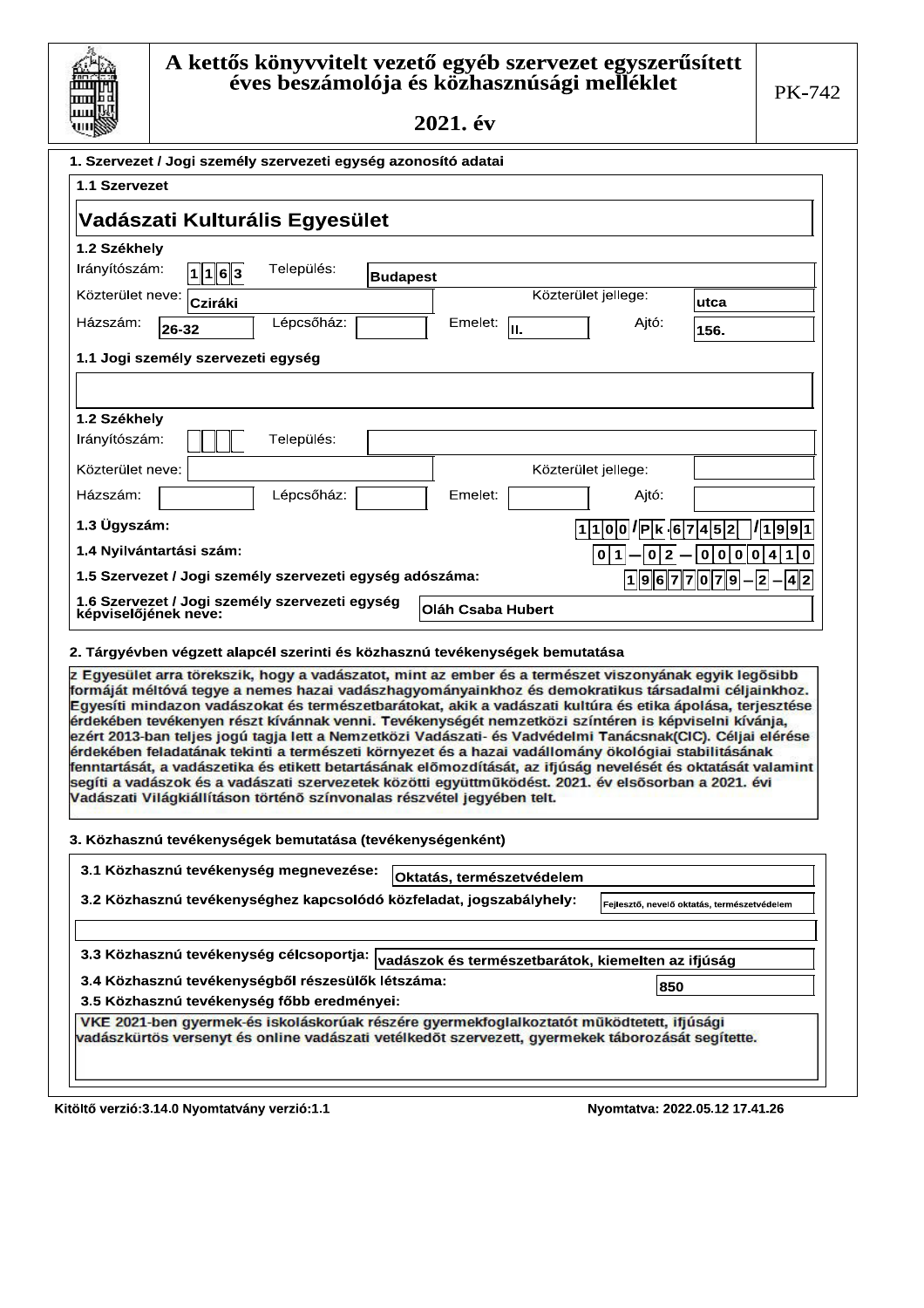

Adatok ezer forintban

Szervezet / Jogi személy szervezeti egység neve:

# Vadászati Kulturális Egyesület

#### 5. Cél szerinti jutattások kimutatása

| 5.1 | Cél szerinti juttatás megnevezése                    | Előző év | Tárgyév  |
|-----|------------------------------------------------------|----------|----------|
|     |                                                      |          |          |
| 5.2 | Cél szerinti juttatás megnevezése                    | Előző év | Tárgy év |
|     |                                                      |          |          |
| 5.3 | Cél szerinti jutattás megnevezése                    | Előző év | Tárgy év |
|     |                                                      |          |          |
|     | Cél szerinti juttatások kimutatása<br>(összesen)     |          |          |
|     | Cél szerinti juttatások kimutatása<br>(mindösszesen) |          |          |

#### 6. Vezető tisztségviselőknek nyújtott juttatás

| elnök                                                            |              | 128          |
|------------------------------------------------------------------|--------------|--------------|
| Tisztség                                                         | Előző év (1) | Tárgy év (2) |
|                                                                  |              |              |
| Vezető tisztségviselőknek nyújtott<br>│ juttatás (mindösszesen): |              | 128          |
|                                                                  |              |              |

Kitöltő verzió:3.14.0 Nyomtatvány verzió:1.1